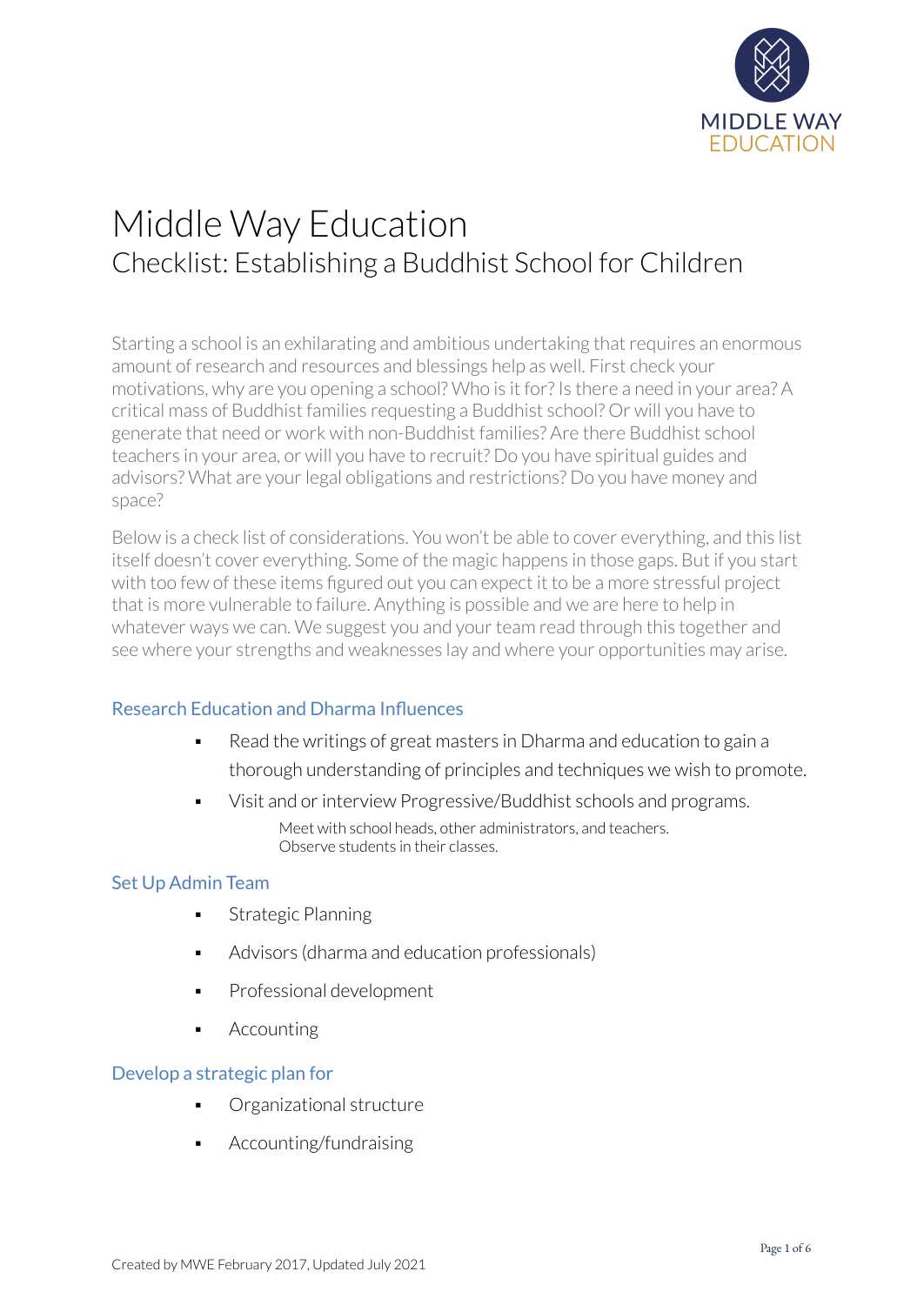- **•** Curriculum development
- **Brick and mortar**
- Professional development

## Define your vision for the school

- Create a mission statement and key principles
- Determine the *what* and *how*: Learning and Methodology
- Decide which education levels to serve—initially and in the long-term.
- Decide if school will accommodate special populations, such as low-income families or children with special needs.
- Consider which areas of special areas of interest, such as organic farming, and potential auxiliary programs (after-school activities; summer camp) will be included

## Investigate locations

- What kinds of schools and programs already exist in the area?
- Is there a need for a Buddhist school at the level you are planning?
- How many Buddhists live in the area and what Buddhist centers are there?
- Is the community interested in Buddhist/alternative education and likely to support it?
- Are suitable properties available (ideally with access to outdoor space)?

Check state and local regulations including licensing, health, safety, fire, and space requirements for $^1$ 

- Private schools
- Public schools
- Preschools and daycare centers

An article, "How Preschool and Child Care Work: A State-by-State Guide," is available on the Noodle.com website. https://www.noodle.com/articles/how-preschool-and-child-care-work-state-guide#states

<sup>1</sup>

A PDF of the U.S. Department of Education's "State Regulation of Private Schools" is available online. http://www.ed.gov/admins/comm/choice/regprivschl/index.html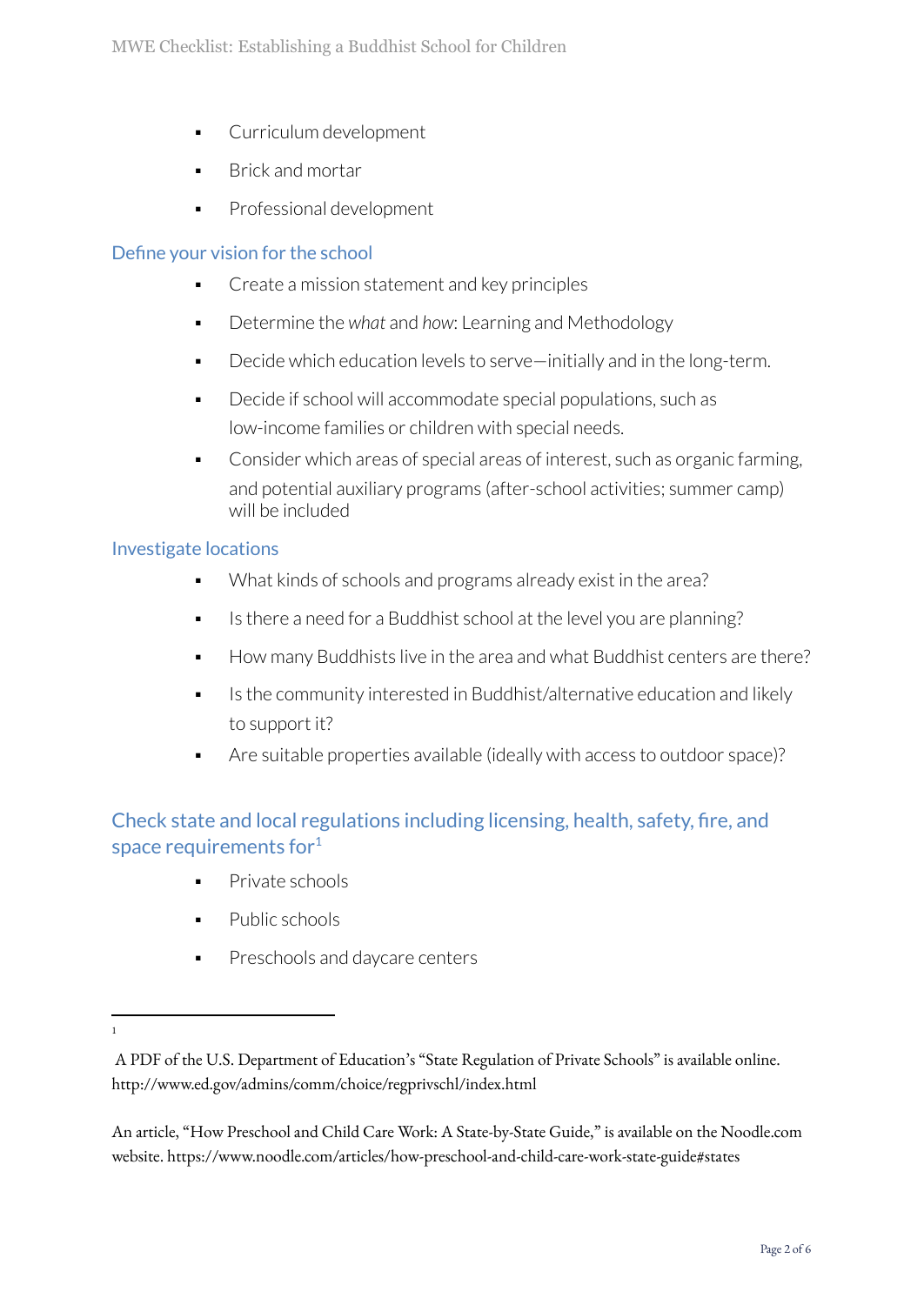# Select a site

- Consider: size, land features, buildings, materials, layout.
- Check local zoning regulations.
- Determine accessibility—major roads, traffic patterns, parking.
- Consider potential for expansion.

# Determine the composition and needs of the community

- Income levels
- Ethnic and cultural backgrounds
- Ages infant & toddler, early childhood, elementary, and/or secondary
- Length of school day half-day, full-day, extended day, combination

# Consult an attorney to select the appropriate legal structure

#### Non-profit school

- Operated by a board composed of community members, parents, and/or non-parent supporters.
- Needs to be incorporated, typically with the help of an attorney.
- Requires a  $501(c)(3)$  tax-exempt determination letter from the Internal Revenue Service.
- Need to have a credentialed director of education.

## For-profit school

- Operated by a sole proprietor, partnership, limited liability company, or corporation.
- Need to have a credentialed director of education.

# Obtain legal and expert advice concerning

- State and local requirements
- Education and curriculum requirements from government
- Lease agreements; mortgage or other financing needs
- Writing and establishing a constitution and by-laws
- Establishing a board of directors (if needed)
- Creating handbooks for staff, families, and board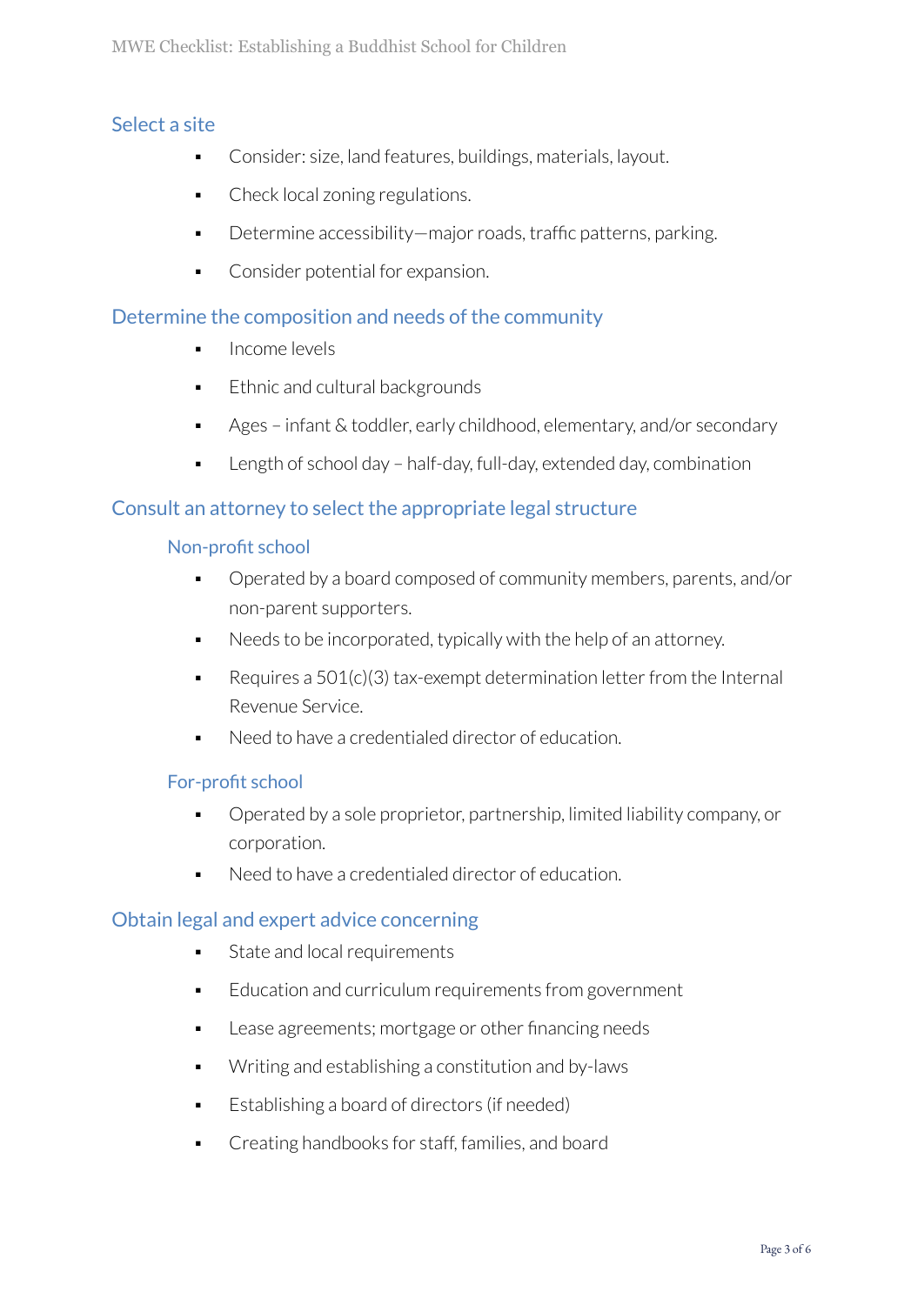- Drafting staff and student contracts
- Staff benefits, e.g., health insurance, sick/personal days, retirement accounts

# Consider finances (in consultation with an accountant)

# Initial outlay

- Facilities (purchased or rented)
- Renovations (may require an architect, zoning attorney, contractor)
- Age-appropriate furnishings
- Learning materials
- Outdoor facilities
- Office equipment
- Software-based financial tracking system

# Operating budget

- Rent or mortgage
- **■** Maintenance
- **•** Depreciation
- Interest on loans
- Consumable materials
- Taxes: federal, state, and city income taxes if for-profit; appropriate payroll taxes
- Salaries: teachers, assistants, administrative, secretarial, custodial
- **•** Insurance: health; workers compensation; school directors and officers; commercial liability
- Fees: licensing; AMS and other professional memberships
- **•** Professional development; teacher education
- Contingency fund
- Scholarships; financial aid

## Income sources

School tuition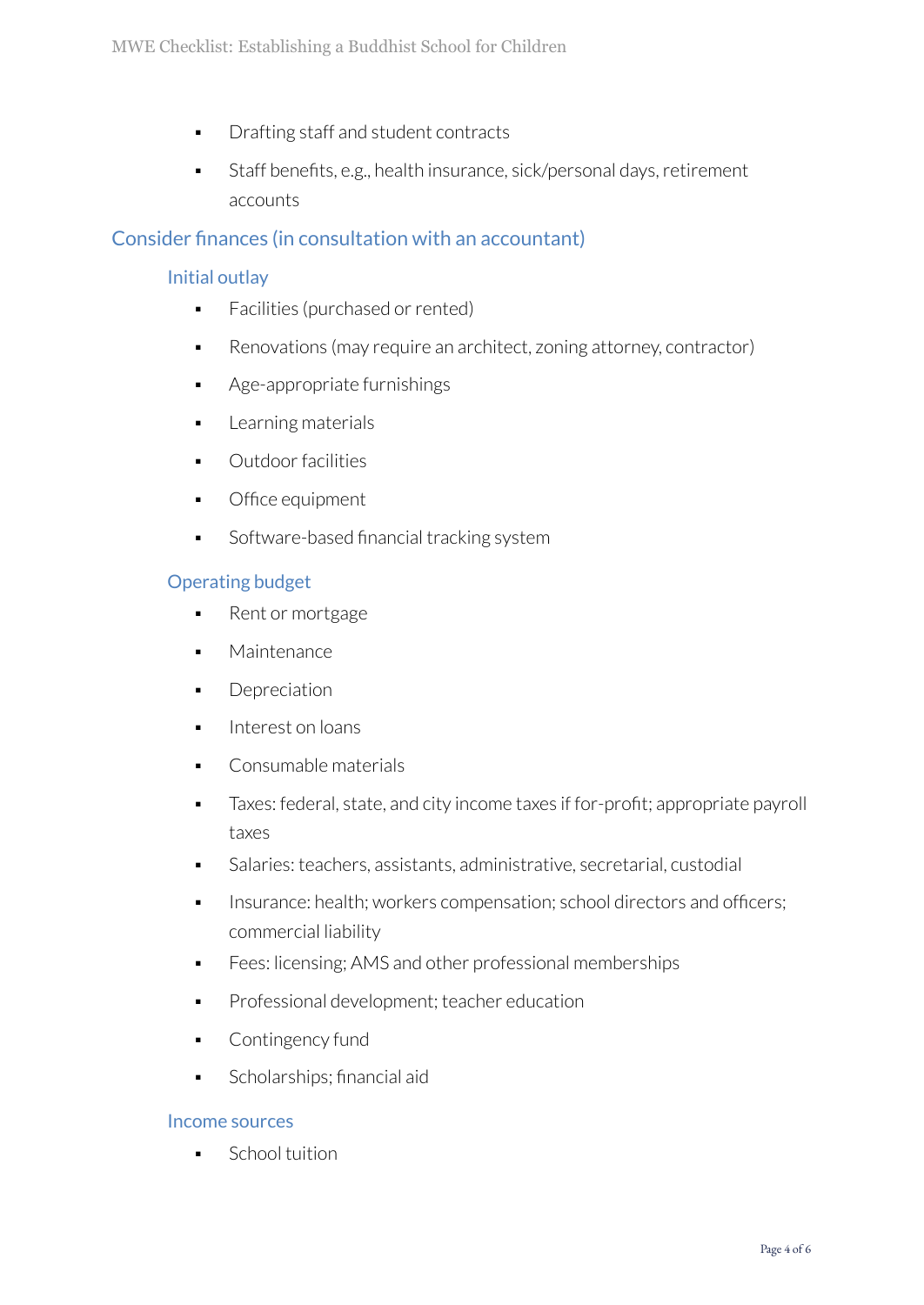- Summer camp tuition
- Application fees
- Extended care and/or after-school activities
- Eundraising initiatives, e.g. annual fund, capital campaign, silent auction

# Hire qualified teaching staff

- Write clear job descriptions
- Find out what rules apply for foreign teachers
- Advertise within sangha and greater sangha for people who meet written job descriptions
- Include credentialed lead teachers
- Be sure they meet national and state and local requirements
- Sign a written contract for duties, salary, benefits, etc.
- Look for people who serve the needs of auxiliary programs, e.g., physical education, music, art

# Connect with the community

- Get to know teachers and administrators at other local schools.
- Participate in public education events.
- Volunteer to serve on community advisory boards.
- Private schools can join the local chamber of commerce in the US
- $\blacksquare$  Explore a relationship with other teacher education programs regarding continuing education for staff.

# Recruit students

- Hold open houses, classroom observation visits, workshops, etc.
- Give presentations at feeder schools, community centers, libraries, etc.
- **•** Spread the word through personal contacts.
- Advertise via local newspapers, radio, Internet, phone directories, doctors' offices, community bulletin boards.
- Create a Web site and brochures that present a unified message.